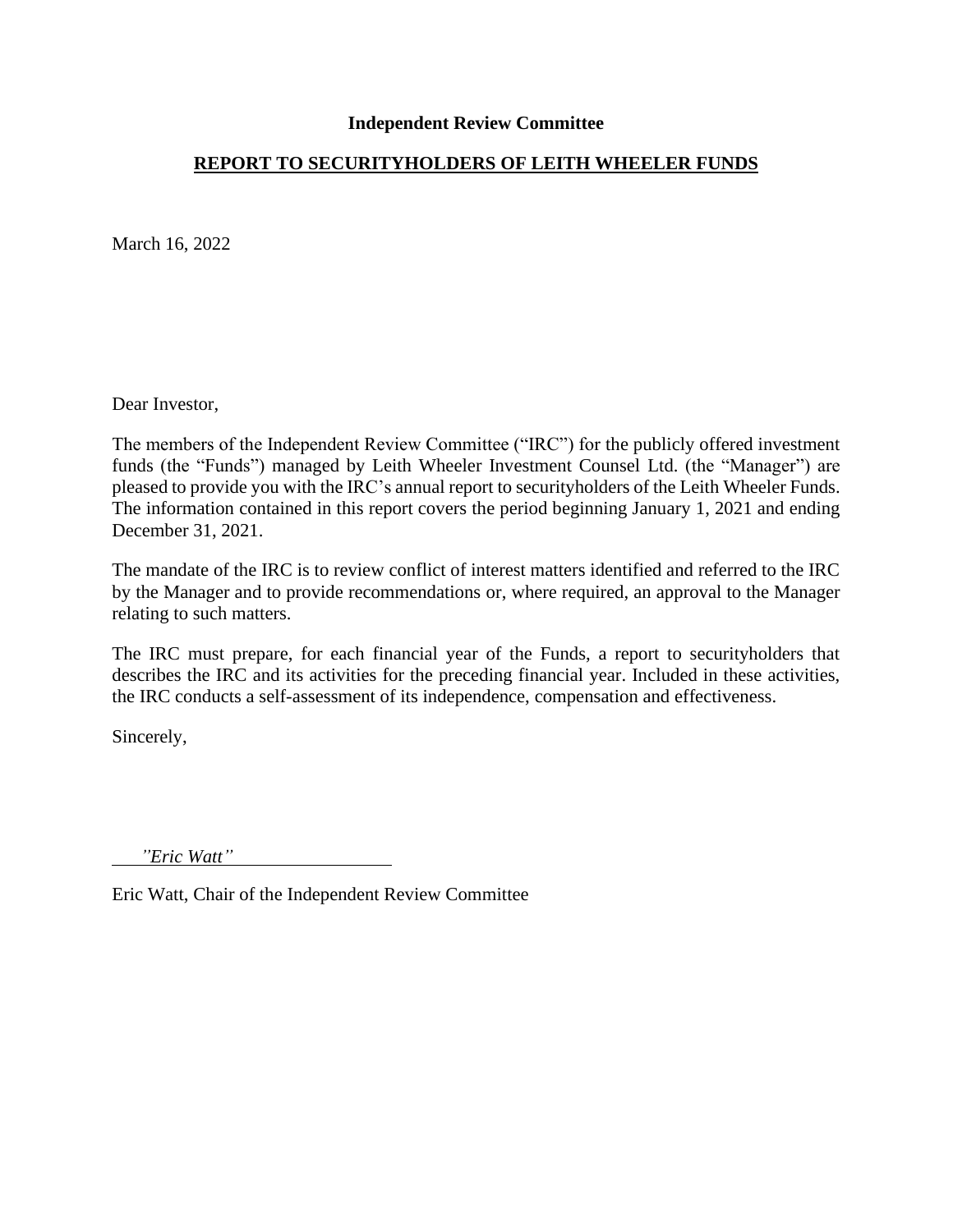# **Members of the IRC**

| <b>Name</b>        | <b>Residence</b> | <b>Length of Service</b> |
|--------------------|------------------|--------------------------|
| Eric Watt, Chair   | Vancouver        | Since June 23, 2016      |
| Leon Getz          | Vancouver        | Since May 1, $2007$      |
| <b>Brian Scott</b> | West Vancouver   | Since August 1, 2018     |

### **Holdings of Securities**

### *1. Funds*

As at December 31, 2021, the percentage of securities of each series of the Funds beneficially owned, directly or indirectly, in aggregate, by all members of the IRC did not exceed 10 per cent.

### *2. Manager*

As at December 31, 2021, no member of the IRC beneficially owned, directly or indirectly, any class or series of voting or equity securities of Leith Wheeler Investment Counsel Ltd. or its affiliates.

### *3. Service providers*

As at December 31, 2021, no members owned any of the securities of any service provider to the Leith Wheeler Funds or the Manager.

### **Compensation and Indemnities**

The aggregate compensation paid to the members of the IRC for the year ended December 31, 2021 was \$26,800. The Manager has the discretion to reimburse the Funds for all or part of the IRC fees and expenses. For the year ended December 31, 2021, IRC fees and expenses were reimbursed by the Manager, Leith Wheeler Investment Counsel Ltd.

No indemnities were paid to the IRC by the Funds during the period.

At least annually, the IRC reviews the compensation, considering the following:

- 1. the best interests of the Funds;
- 2. the number, nature and complexity of the Funds for which the IRC acts;
- 3. the nature and extent of the workload of each member of the IRC; and
- 4. industry averages for similar fund groups with similar complexity.

The Manager made no recommendation regarding IRC compensation.

#### **Positive Recommendations and Standing Instructions**

- 1. The IRC made positive recommendations and standing instructions with respect to the conflict of interest matters addressed by the following policies. In each case, the standing instructions required Leith Wheeler to comply with its related policies and procedures and to report periodically to the IRC.
	- a) Policy on Pricing Errors
	- b) Policy on Proxy Voting